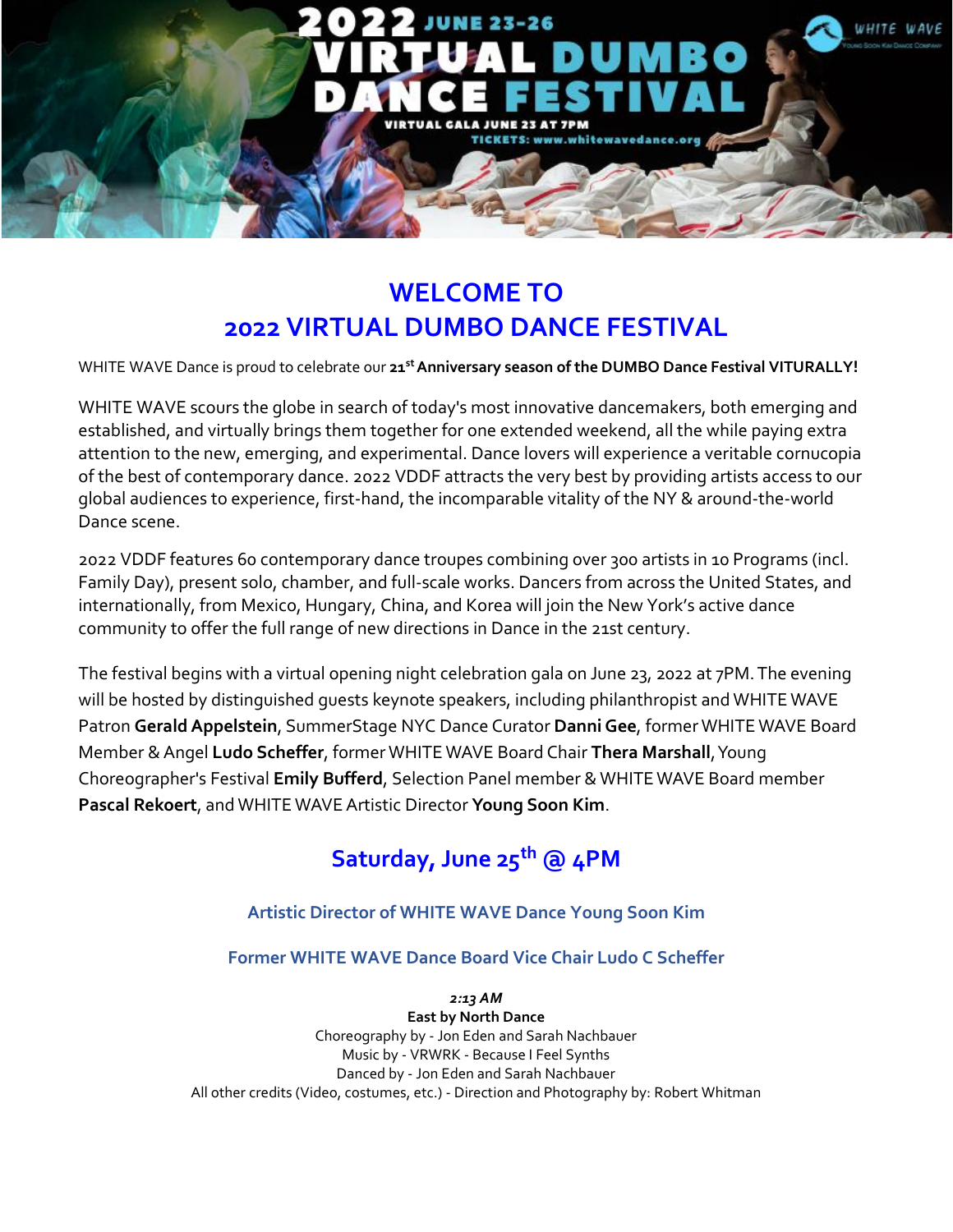#### **Choreographer Cristina Ruberto**

*P.O.E.M.S - A true story* **Collettivo Poems** Choreography by Cristina Ruberto Music by Forest Blakk Danced by Sara Ugorese Text by Cristina Ruberto Video Maker Daniele Chatrian

*Body Cells* **Barkin/Selissen Project** Choreography by Kyla Barkin, *in collaboration with the performers* Music by Kevin Keller Danced by Lindsay Harwell & Kristi Ann Schopfer Film Direction and Editing by Juano Castillo This film was created with the support of the Wilson College Artist In Residence program

## **WHITE WAVE Board Member | Selection Panel for 2022 VDDF Pascal Rekoert**

*Rube G.* **Jody Oberfelder Projects** Choreography and Direction by Jody Oberfelder Inspired by Rube Goldberg Animation by Eric Siegal Original music composed by Frank London

## **Limón2 Company Member Lihong Chan**

### *The Unsung*

**Limón2** Choreography by José Limón Music by - danced in silence Danced by - Ty Morrison, Nicole Miera, Madison Marshall, Rocío Alvarez, Tess McCharen, Lihong Chan, Yiming Cai, Sabrina Olivieri

### **Artistic Director of Laurie DeVito and Dancers Laurie DeVito**

*Surrender to Moving Forward (Section A)* **Laurie DeVito and Dancers** Choreography by Laurie DeVito Music by Philip Glass Danced by Marcie-Elizabeth Baker, Rachel Feinerman, Sally Im, Stephanie Lau, Megumi Onishi, Harriet Rautio Costumes by Sally Im

## **Choreographer Devin Richey**

*Frameshift* **Devin Richey** Choreography by Devin Richey Music by mocap Danced by Devin Richey Directed by Nate Reed Produced by Stephen Boursalian (mocap) Gaffing by Khaymen Brunswick Video Synthesis by Hard Science (@hardscience) Editing and Color by Nate Reed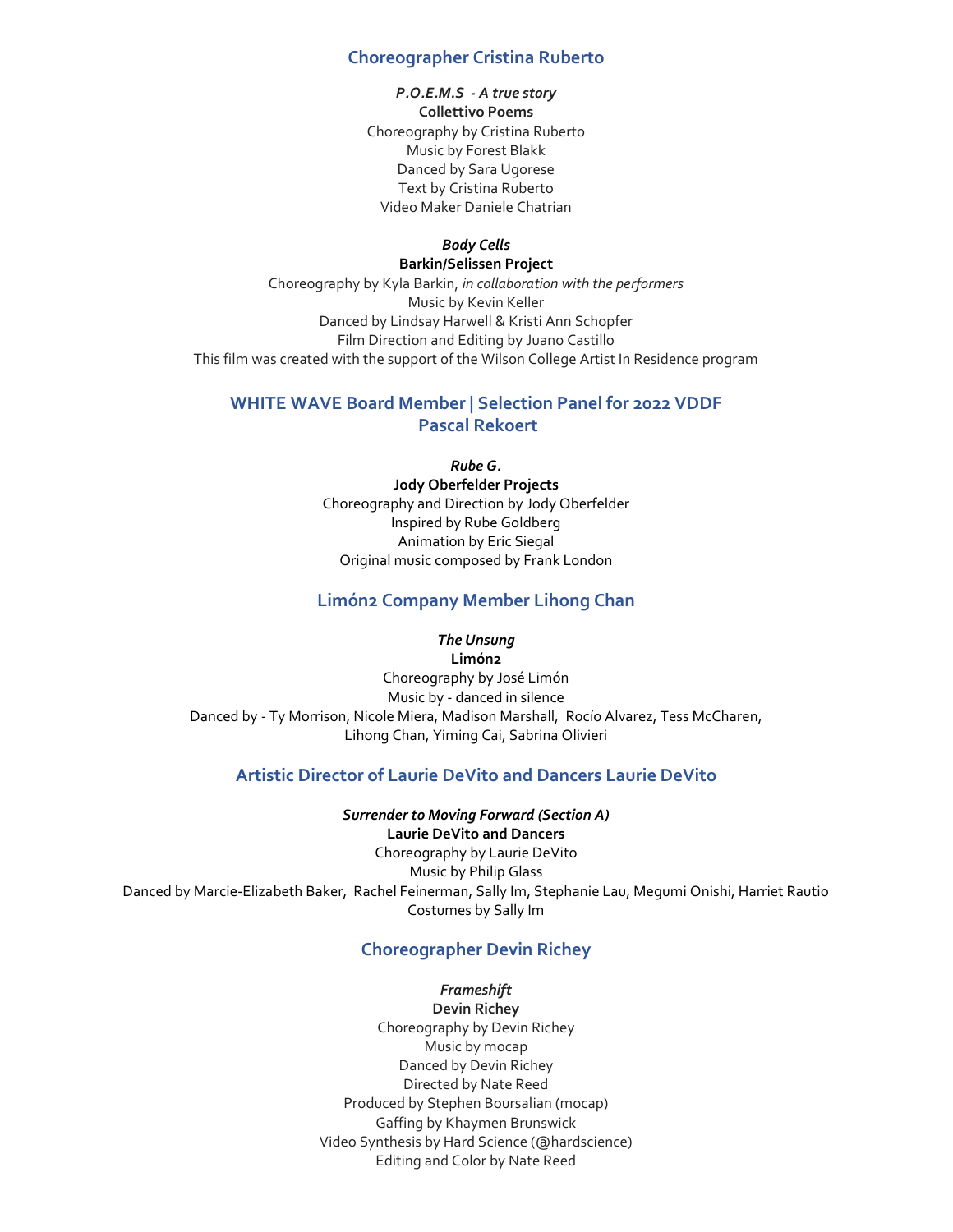#### *The silent voice* **CrossMove Lab**

Choreography by Guanglei Hui Company by Cross Move Lab Dancers: Yuriko Hiroura ,Evelyn Ifiegbu , Mizuho Kappaa , Andi Pei, Music: Julian Julien

\*\*\*\*

#### **About WHITE WAVE**

Formed in 1988, WHITE WAVE Young Soon Kim Dance Company (WHITE WAVE) strives to inspire audiences through multi-dimensional dance productions reflecting themes and philosophies both modern and timeless. Our mission is to be a potent stimulus for change and expansion of the dance/arts world through the production of dance concerts, classes, residencies, and education. Artistic Director Young Soon Kim's vision is expansive, challenging the threshold of dance, music, theater and visual art, surging forward to create new possibilities. Ms. Kim creates works of vision and movement language in reverence and awe of novelty that challenge and broaden the boundaries of dance. We provide both emerging and established choreographers/companies with a NYC venue where they can congregate, create, rehearse and present new dance works through our festivals. [www.whitewavedance.org.](http://www.whitewavedance.org./)

### **Mission and a brief history of WHITE WAVE**

Founded by Korean-born Young Soon Kim in 1988, the WHITE WAVE Young Soon Kim Dance Company is dedicated to inspiring audiences through multi-dimensional dance productions reflecting themes and philosophies both modern and timeless. We constantly strive to be a potent stimulus for progress and evolution within the dance/arts world. By producing dance concerts, festivals, and educational activities, WHITE WAVE Dance provides both nascent and seasoned choreographers/companies with an encouraging environment where they can create, collaborate, and present new works in the undisputed capital of world dance, New York City.

WHITE WAVE created DDF in 2001 in response to the dance community's need for performance opportunities that would not only present, but also produce, the work of rising choreographers at minimal expense for the artist. The festival is now recognized as New York's most prestigious gathering of pioneering choreography, encouraging experimentation, creativity, and originality.

To date, WHITE WAVE Dance has proudly presented over 3,000 choreographers/dance companies and over 22,500 performers to a total of more than 90,500 audience members.

#### **\*\*\*\***

### **2022 VIRTUAL DUMBO DANCE FESTIVAL STAFF**

| Artistic Director/Producer   | Young Soon Kim                             |
|------------------------------|--------------------------------------------|
| Ass. Festival Coordinators   | Finleigh Zack                              |
| Publicist                    | Michelle Tabnick                           |
| Board Development Consultant | Aiyoung Choi                               |
| <b>Selection Panel</b>       | Pascal Rekoert, Lena Lauer, Doug Post,     |
|                              | Rachel Mckinstry, Sangeeta Yesley,         |
|                              | Allison Jones, Emily Bufferd               |
|                              | Robert Michael Valdez, Jr., Young Soon Kim |
| Website Design               | Yuni Cho                                   |
| Graphic Design               | Lacey Baroch                               |
| Marketing                    | Mark Willis                                |
| Cinematography & Editing     | Alexander Sargent                          |